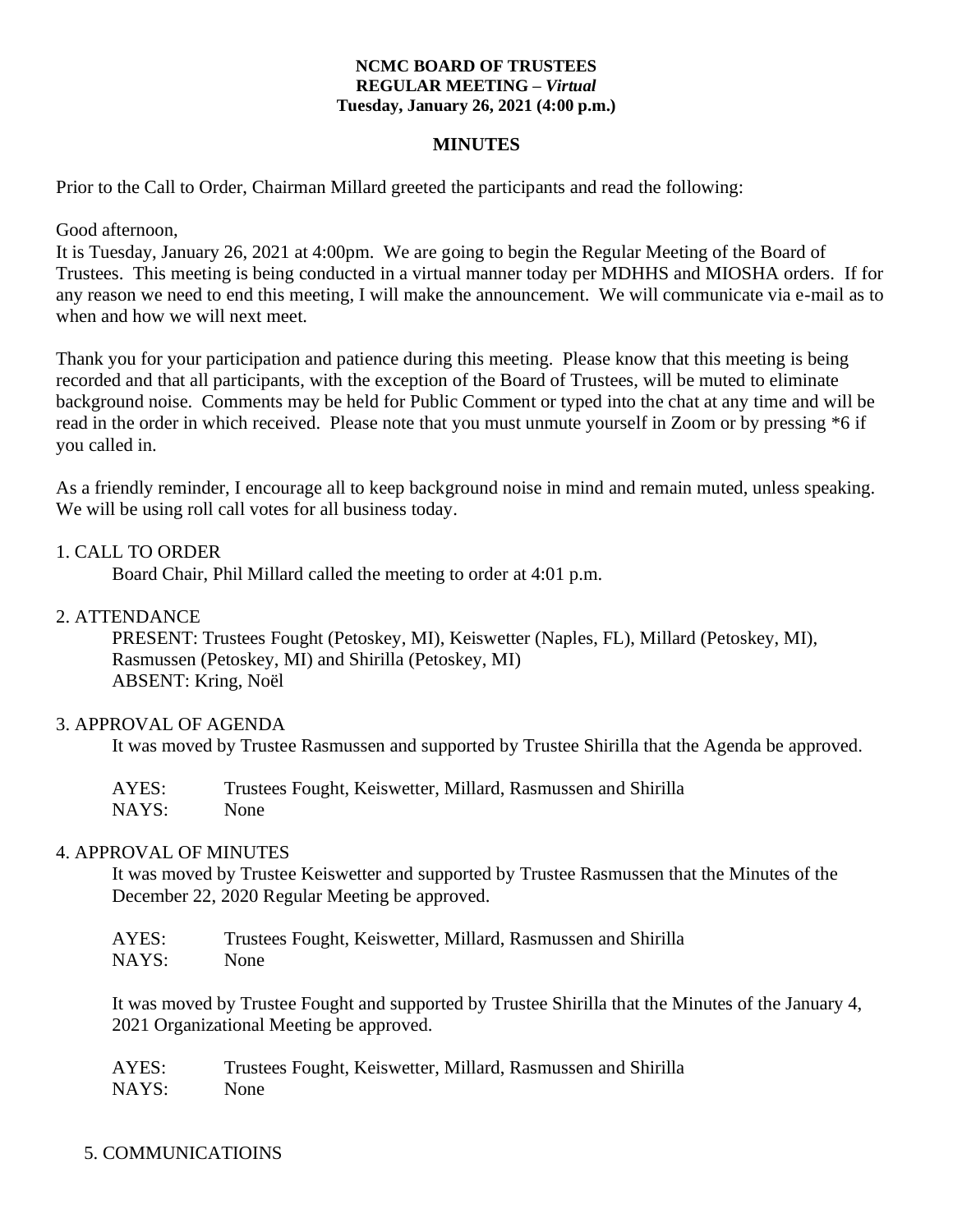a. School Board Recognition Month – PNR Article 2021-01-09

On Saturday, January 9, 2021, the Petoskey News Review included the following recognition statement from Char-Em ISD:

*Char-Em ISD recognizes the commitment it takes to serve on a Board of Education. Important decisions affecting thousands of students and families are made by these elected leaders, who give of themselves for the betterment of their schools and communities. January Is School Board Recognition Month, a time to honor and thank these publicly elected individuals for their untiring dedication to students.*

Alongside this recognition statement, a photo of board chair, Phil Millard was shown at the AD/CL Building Renovation groundbreaking ceremony, amongst those of other school board members who have dedicated their time and expertise to our surrounding communities.

I'd like us to take a moment to show our appreciation to the Board of Trustees for their commitment to North Central Michigan College, to our students, staff, faculty, and the communities in which we serve. Thank you!

b. Lots of Challenges, Lots of Changes – PNR Article 2021-01-12

On Saturday, January 12, 2021, Jillian Fellows from the Petoskey News Review wrote:

*Schools across Northern Michigan are preparing to wrap up a first semester unlike any other in modern educational history.*

*The ongoing COVID-19 pandemic saw districts making emergency response plans, kept athletes in limbo as their seasons started, stopped, then started again, closed entire buildings for weeks on end and introduced a new technological boom as students and staff learned the ins-and-outs of remote instruction.*

*The article focuses on what local leaders in education had to say regarding the challenges they have experienced as they adapted to the Pandemic. The article reviews the in-person vs remote options, silver linings, a technology boom, staffing struggles, and ends with an outlook on the second semester.* 

The full article can be found here:

[https://www.petoskeynews.com/featured-pnr/lots-of-challenges-lots-of-change-school-officials](https://www.petoskeynews.com/featured-pnr/lots-of-challenges-lots-of-change-school-officials-reflect-on-historic-first-semester/article_8555a54f-3d74-516a-a8db-879bad8312f4.html)[reflect-on-historic-first-semester/article\\_8555a54f-3d74-516a-a8db-879bad8312f4.html](https://www.petoskeynews.com/featured-pnr/lots-of-challenges-lots-of-change-school-officials-reflect-on-historic-first-semester/article_8555a54f-3d74-516a-a8db-879bad8312f4.html)

c. North Central celebrates progress at AD/CL – PNR Article 2021-01-16

On Saturday, January 16, 2021, Jillian Fellows from the Petoskey News Review wrote:

*The ongoing renovation of North Central Michigan College's administration classroom (AD/CL) building took a step forward on Friday.*

*College staff gathered for an informal celebration of the building's new lobby, and enjoyed the ability to walk the full length of the building for the first time since the project began last summer.*

*College president Dr. David Roland Finley said the opening of the lobby represented an "incremental step" in the extensive \$7.4 million project.*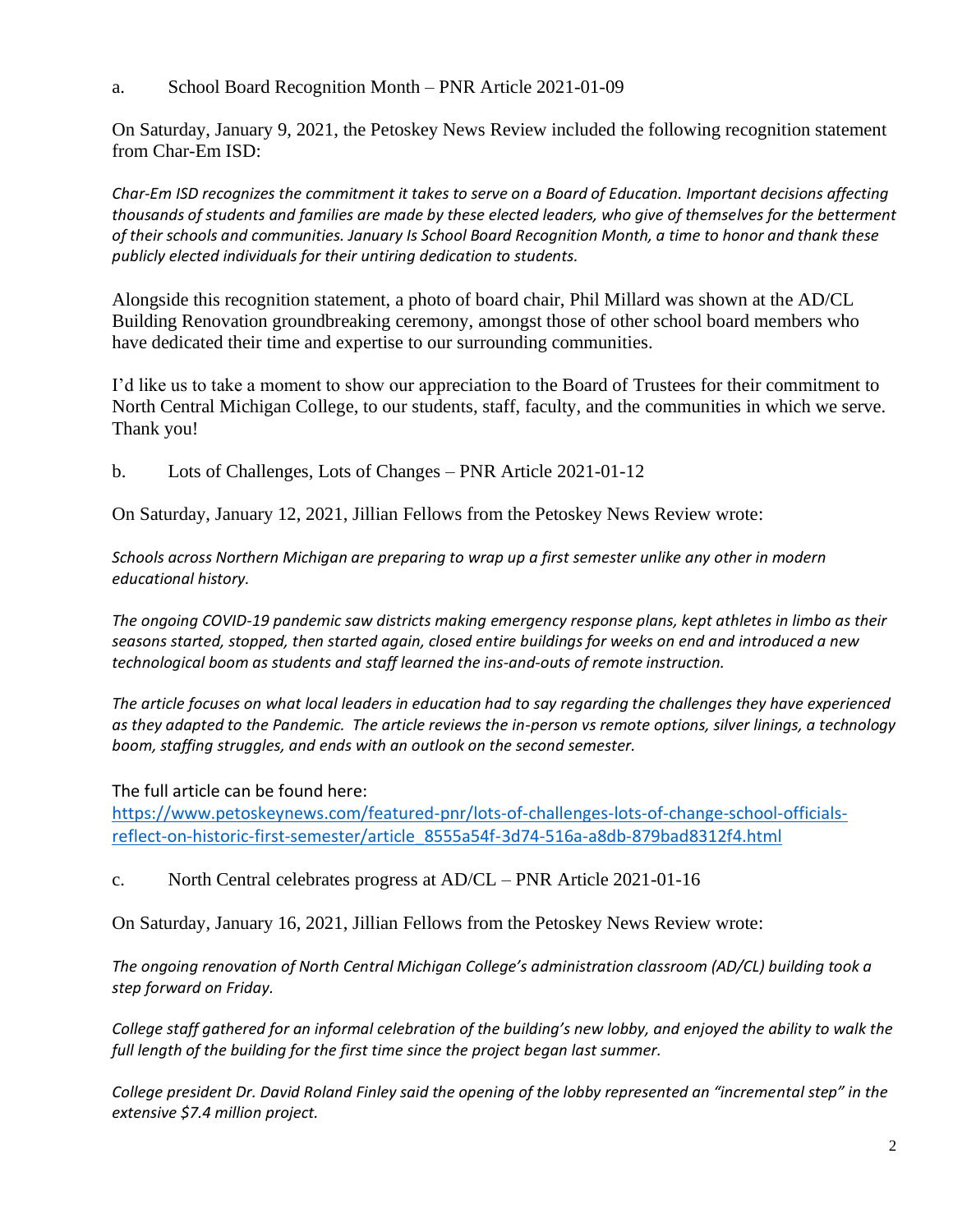*"As awesome as this is, it's going to get even better," he said during Friday's gathering. "It's an exciting time for the institution, but again I thank everybody for adaptability, flexibility, tenacity, hanging in there. We're going to continue to make progress."*

*The project broke ground on June 22, and the AD/CL building was reopened on Sept. 8 as construction continued on the middle section of the building, including the lobby area.*

*Work on the project is expected to continue through the spring, with the addition of a 3,000-square foot Student Commons still underway.*

*"We're making good progress on the renovation," Finley said. "The upper level is now open in its entirety and the lower level will reopen in about two weeks. That's on its way. Then the focus really will be on the addition and what we're calling phase two of the project. We're doing some additional work internally ourselves through the summer to coincide with the addition."*

*Finley added that the project's timeline is "doing well."*

*"They were able to get this open for the spring semester," he said. "The addition will be completed at the end, late spring. There have been a few delays, as you find in every construction project. Right now, we're patiently waiting for the glass windows to come in, but adapting and adjusting and we're going to get it done on time."*

*As for the new lobby area, Finley said, "It is going to show so well to prospective students and really convey where we're headed as a college. It's all coming together and that's very, very exciting."*

*North Central began its winter semester on Monday, Jan. 11, welcoming students back to campus in-person for the first time since Nov. 18 when the Michigan Department of Health and Human Services ordered high schools and colleges across the state to close and move to remote instruction.*

*"We're just so happy to have the students back face-to-face and they're excited to be here," Finley said. "It's a good start to the semester."*

d. The Spirit of Martin Luther King Jr. Day Feedback - Kathy Hansz

In response to the campus communication re: The Spirit of Martin Luther King Jr. Day sent on Tuesday, January 18, 2021 former BIO 133 Adjunct, replied:

*Well said, Dr. Finley!*

*I attended public schools in Lansing during the '70s. Busing caused a lot of heated rhetoric during that time. Many of our south Lansing neighbors "fled" to the outlying towns to "escape." My parents never said much about it to me or my younger brother, and we had very positive experiences. My brother was bused to a school on the west side of town. I wasn't bused, but many of my classmates were bused from the west side to my junior high and high school. I had several African American teachers, and the hallways and classrooms were very diverse. I credit my parents for helping me see all this in a positive light, and it has made me a better person today.*

*Thank you for sharing your thoughts. Happy MLK day. Kathy Hansz, Cheboygan*

### 6. SCHEDULED PUBLIC COMMENT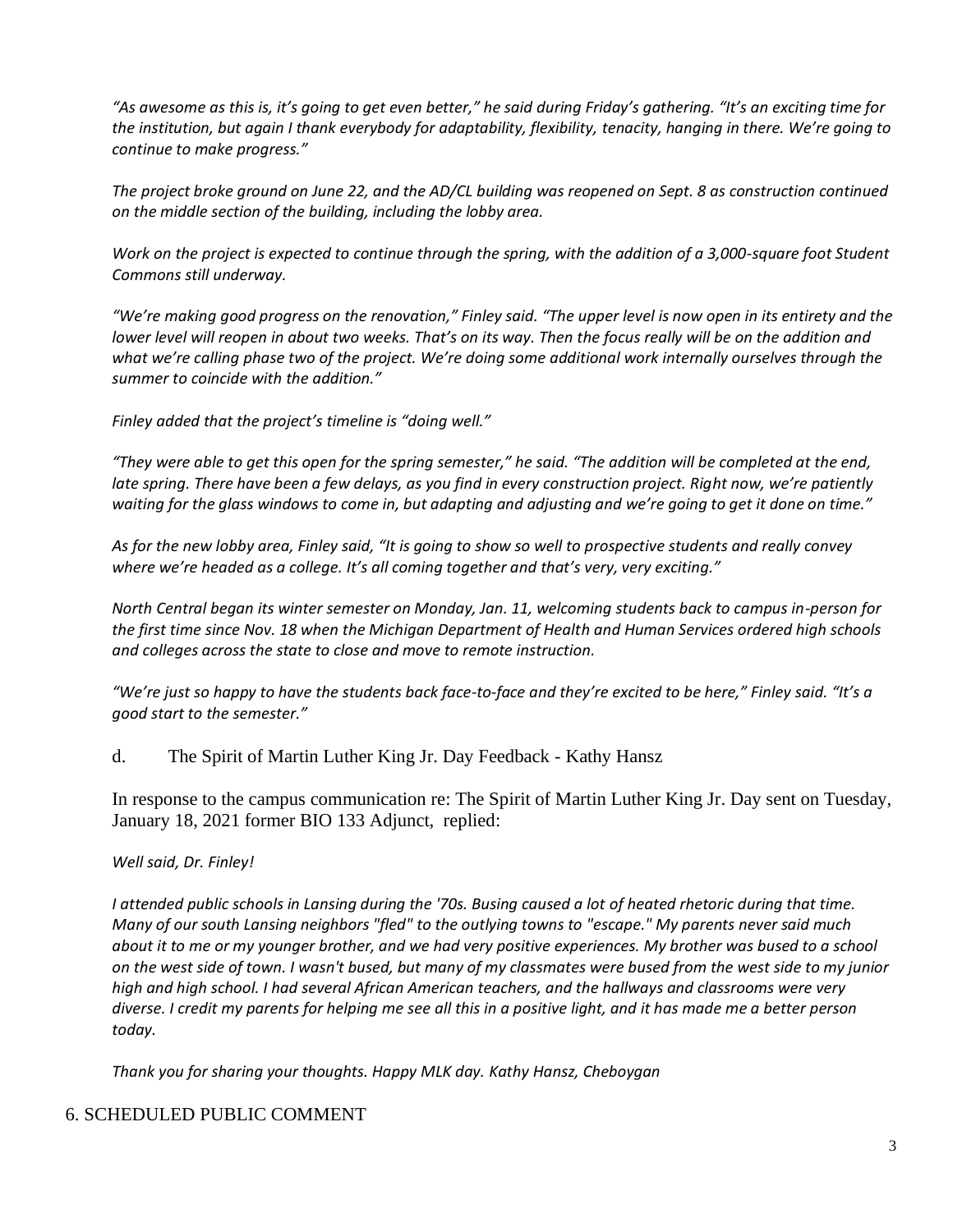None.

## 7. FINANCIAL REPORT

Dr. Tom Zeidel, Interim Vice President for Finance & Facilities was asked by Trustee Fought to provide a financial report for December 2020. Tom certified that the financials from December 2020 are within the adopted tentative budget for 2020-21.

It was moved by Trustee Fought and supported by Trustee Rasmussen that the financial report and statement of bills be accepted as submitted.

AYES: Trustees Fought, Keiswetter, Millard, Rasmussen and Shirilla NAYS: None

## 8. PRESIDENTS REPORTS

a. Welcome Back Week

On Monday, January 4, 2021, Erica Orians, MCCA Executive Director, Michigan Center for Student Success, was our keynote speaker during Welcome Back Week.

Erica presented 'Things We are Learning in the Pandemic' which focused on Student Success initiatives, resources, and statistics.

We learned that enrollments are down across all sectors – Public 2-year, Public 4-year, Private 4-year (profit & not-for-profit). However, it is the community college sector that has been hardest hit. We learned that Faculty engagement is crucial and that cross-college engagement training on community-based supports, as well as personalized/proactive outreach and effective referrals to student support services, are all key to success for both the students and the college.

Erica's presentation was enlightening, and it emphasized the value of re-engaging our keynote from the year prior, Dr. Paul Hernandez. Dr. Hernandez offers Real Talk Institutes for both Faculty and Staff, with the aim of increasing student retention and success. We'll learn more about this opportunity later in the agenda.

b. AD/CL Building Renovation Update

Good progress continues on the AD/CL Building Renovation. The Center Lobby on the upper level was reopened on the first day of the Winter 2021 semester, as planned. There was much joy in being able to walk from end to end in the building without going outside! A socially-distanced, face-masked luncheon 'grab and go' gathering was held on the following Friday to celebrate the incremental progress. The Center Lobby on the lower level reopened just yesterday, significantly improving passage through the building. All rooms can now be accessed from either end of the building.

With the renovation work complete, plans are underway to bring the entire Student Services team 'up the hill.' Team members will be distributed in available offices on both the main and lower levels, with these moves beginning in the next week or so. This plan comes full circle to fulfill the aim of the original Capital Outlay proposal submitted to the State, which was based upon the 2014 Master Plan. Construction on the AD/CL Addition will continue thru late Spring 2021. Phase II of the project (upgrades to stairwells, staining of doors, renovation of bathrooms, and new lower level lighting  $\&$ ceiling tiles) is being completed by the North Central Facilities team over the summer.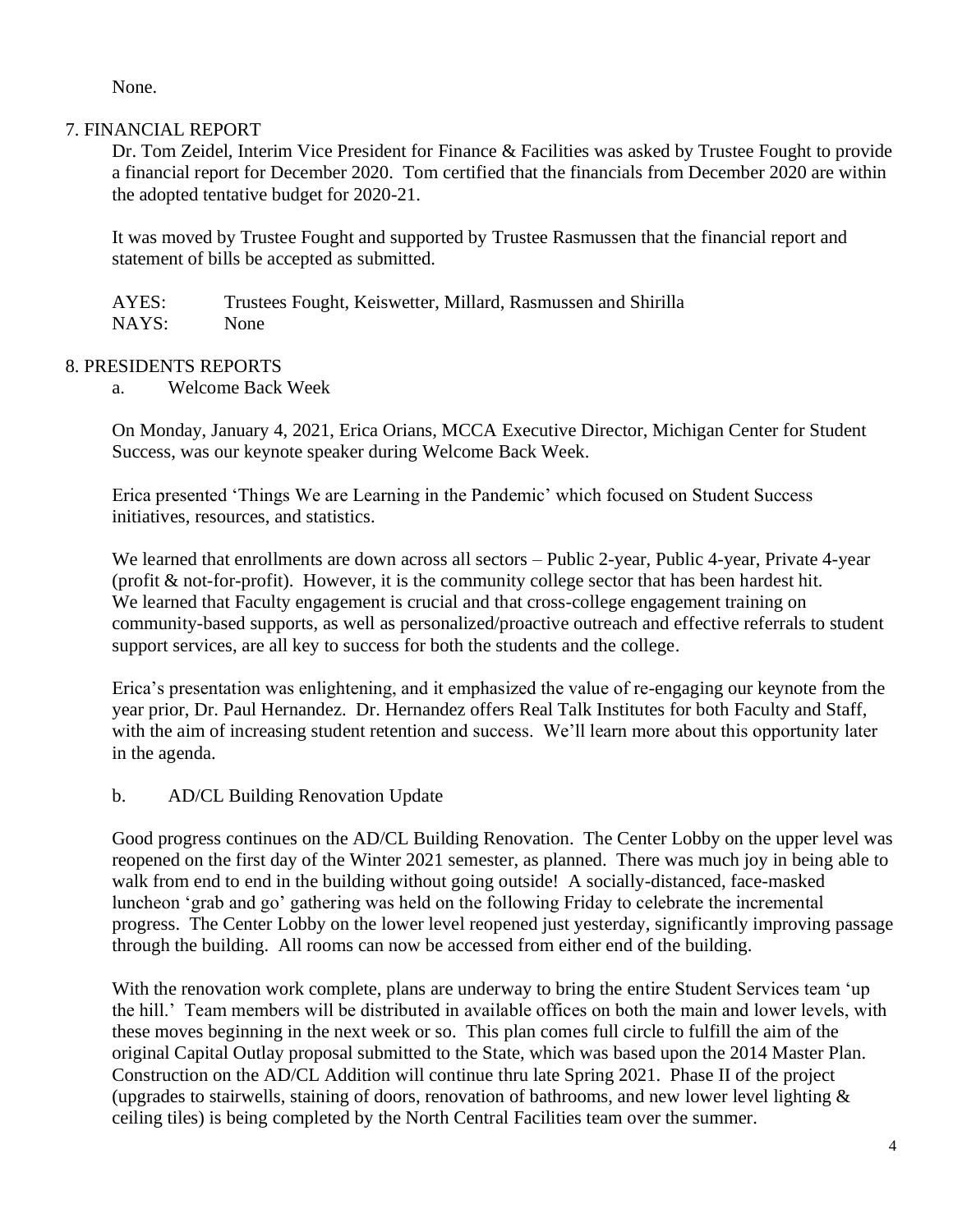# c. CCRRSA (HEERF II) Grant

On Sunday, January 17, 2021, HEERF II Allocations for Public and Nonprofit Institutions under CCRRSA section 314(a)(1) were issued. You can think of these grants as the second round of CARES Act stimulus for both students and higher education institutions. As the distribution formula was based on headcount, not FTE, and the percentage of Pell grant recipients played a significant role, North Central received a significantly larger allocation than in the first round.

In the first round, North Central received \$417,714 for students and \$417,714 for COVID-related expenses of the institution. A Strengthening Institutions Program grant of an additional, ~\$42,000 could be used at the College's discretion.

In this second round, North Central again received \$417,714 for students and \$1,616,919 for the institution. There are fewer 'strings attached' in this second round. It is our understanding that these one-time grant dollars may be used to cover salaries, as well as offsetting lost revenue.

d. HLC Distance Learning Application Update

Two weeks ago, we learned that the review team assigned to us had been chosen and our virtual 'site visit' would occur in the next 30 days.

The review team is comprised of three individuals, and the two-hour 'site visit' will occur via Zoom on Thursday, February 2. The team seemed pleased with the answers/content of the application that we had submitted last fall to secure this designation. As expected additional information was requested re. the implementation plan for the first five programs, as well as assessment and program review documents. This information will be provided to the review team by January 29.

e. NCMPR 2020 Medallion Awards

The National Council for Marketing and Public Relations (NCMPR) awarded two of North Central's recent marketing publications – the print edition of the [Viewbook](https://linkprotect.cudasvc.com/url?a=https%3a%2f%2fncmich.us11.list-manage.com%2ftrack%2fclick%3fu%3de1d8400468fe5dbefe3751c07%26id%3d09221b97da%26e%3deb7b6f5a23&c=E,1,xT1n1zYrQes-Z7cogfGDoDJX41h5iEzUI0O6_vTnbSjfOCQEsPKOhV9R_HFXJ5ZOVgmIh1WBQAVEIDcchiqDCFCucrBtrmFyfTZeen1KHyDD&typo=1) and the digital version of the [2018-19](https://linkprotect.cudasvc.com/url?a=https%3a%2f%2fncmich.us11.list-manage.com%2ftrack%2fclick%3fu%3de1d8400468fe5dbefe3751c07%26id%3deb645ece4c%26e%3deb7b6f5a23&c=E,1,DvgAu4TOfopJw2vi1HQuuQA84LqOuyOpmgn5mUqFUlHu4_I__mZr74jLiH7ckeBDkSz_ypqAG-Ng5InTebSifRzf9vawZGnTmbo8uKu6rn_gdQIk&typo=1)  [Annual Report](https://linkprotect.cudasvc.com/url?a=https%3a%2f%2fncmich.us11.list-manage.com%2ftrack%2fclick%3fu%3de1d8400468fe5dbefe3751c07%26id%3deb645ece4c%26e%3deb7b6f5a23&c=E,1,DvgAu4TOfopJw2vi1HQuuQA84LqOuyOpmgn5mUqFUlHu4_I__mZr74jLiH7ckeBDkSz_ypqAG-Ng5InTebSifRzf9vawZGnTmbo8uKu6rn_gdQIk&typo=1) – with 2020 Gold Medallion Awards.

NCMPR's Medallion Awards recognize outstanding achievement in design and communication at community and technical colleges in each of NCMPR's seven districts. The regional competition is exclusive to marketing and public relations professionals at two-year colleges.

Congratulations to Carol Laenen, Megan Van Horn, and Catherine Sommerfeldt, on being named the NCMPR District 3 2020 Medallion Award winner in the Viewbook and the Annual Report categories! We're extremely pleased that you've garnered this external recognition for the excellent publications produced last year. Indeed, you were up against some very strong competition.

f. Lifelong Learning Club is growing!

On Friday, January 15, 2021, over 100 participants joined in to listen to Emmet County Clerk Suzanne Kanine talk about the local election process. She was followed by the main attraction, Scott T. LaDeur, Ph.D., professor of political science at North Central Michigan College, as he offered a detailed analysis of the November 2020 general election, both nationally and locally.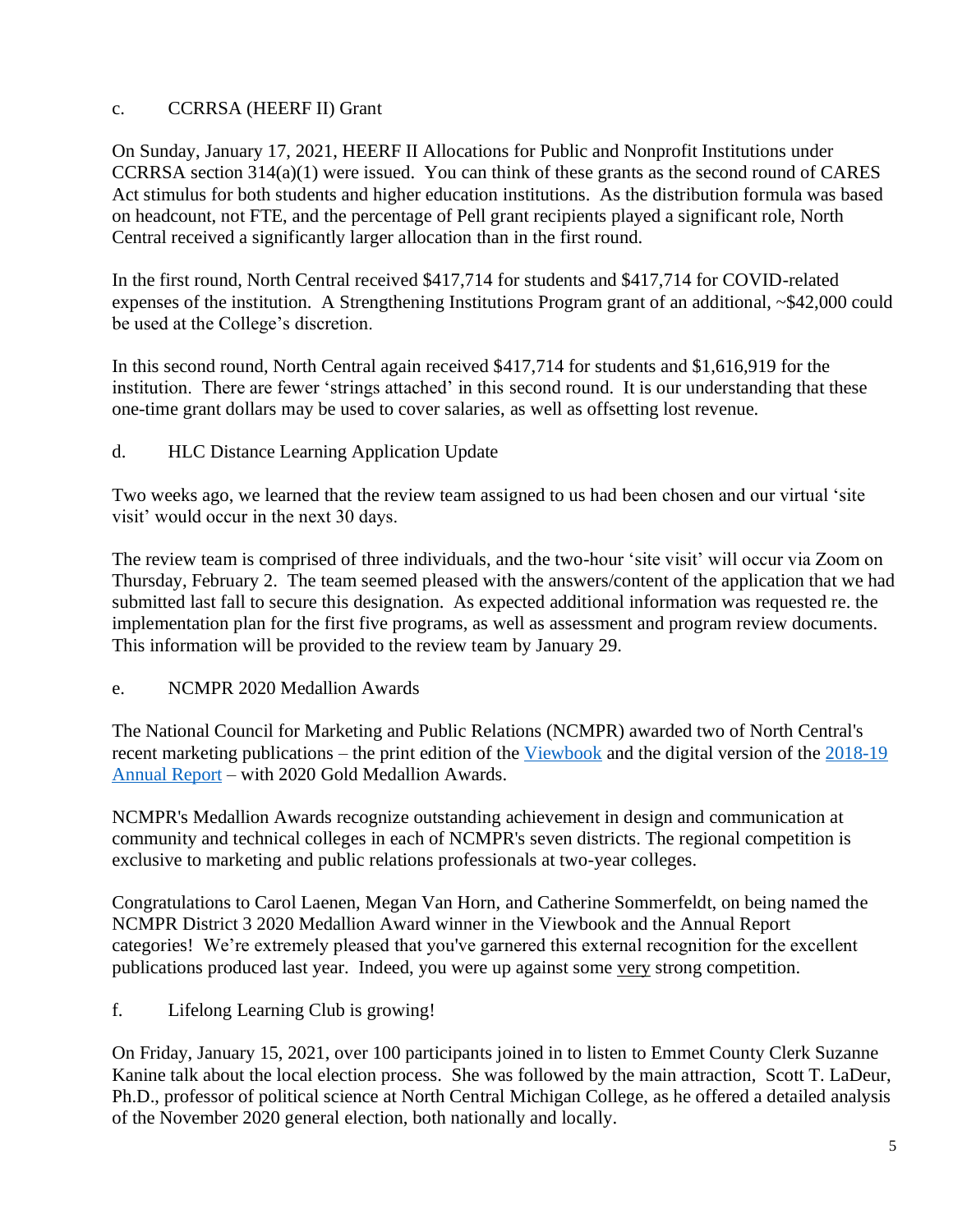The "2020 Election – What Happened?" Luncheon Lecture presentation was the kick off to the virtual Luncheon Lecture series for the 2021 Calendar year. The Luncheon Lecture series is now being brought to you by our Corporate and Community Education (CCE) department. Not only has the Luncheon Lecture been reinvented, but CCE has incorporated it into the Lifelong Learning Club.

The Lifelong Learning Club is experiencing stellar growth! There are now nearly 1200 individuals who have taken advantage of one or more these offerings in the past year.

Thank you to Christy Lyons, Charlie MacInnis, Donna Cannon, and all of those who had a hand in making the virtual Luncheon Lecture series come to fruition in the new Zoom format, and to all of you in our communities who are supporting these initiatives.

# 9. COMMITTEE REPORTS

a. Finance and Facilities Committee

The Finance & Facilities Committee met on Tuesday, January 19, 2021 to review November Financials, the AD/CL Renovation, Winter 2020-21 Enrollment, and a Real Talk Proposal.

- i. Real Talk Proposal The Real Talk proposal will be brought to the full Board at a later date.
- b. Foundation Committee

The Foundation Board met most recently on November 2, 2020 to conduct business. It has since been discovered that term renewals for three members, which had been approved by the Foundation Board, had not been formally forwarded to the Board of Trustees. These individuals are presented now to correct that oversight.

- i. Term Renewals:
	- Emily Brown
	- Marian Kuebler
	- Gayle Mroczkowski

It was moved by Trustee Rasmussen and supported by Trustee Shirilla that the Board approval reappointment of Emily Brown, Marian Kuebler, and Gayle Mroczkowski, to a three-year term of the Foundation Board, effective July 1, 2020.

- ii. Building Tomorrow Together Virtual Launch Party
	- Thursday, January 28, 2021 from  $4:00 5:00$  p.m.
- c. Personnel Committee

The Personnel Committee met on Monday, January 4, 2021 to consider a Sabbatical request.

i. Single Semester Academic Sabbatical (F21) – Dom Borowiak

An application for a Single Academic Semester Sabbatical was submitted for committee review.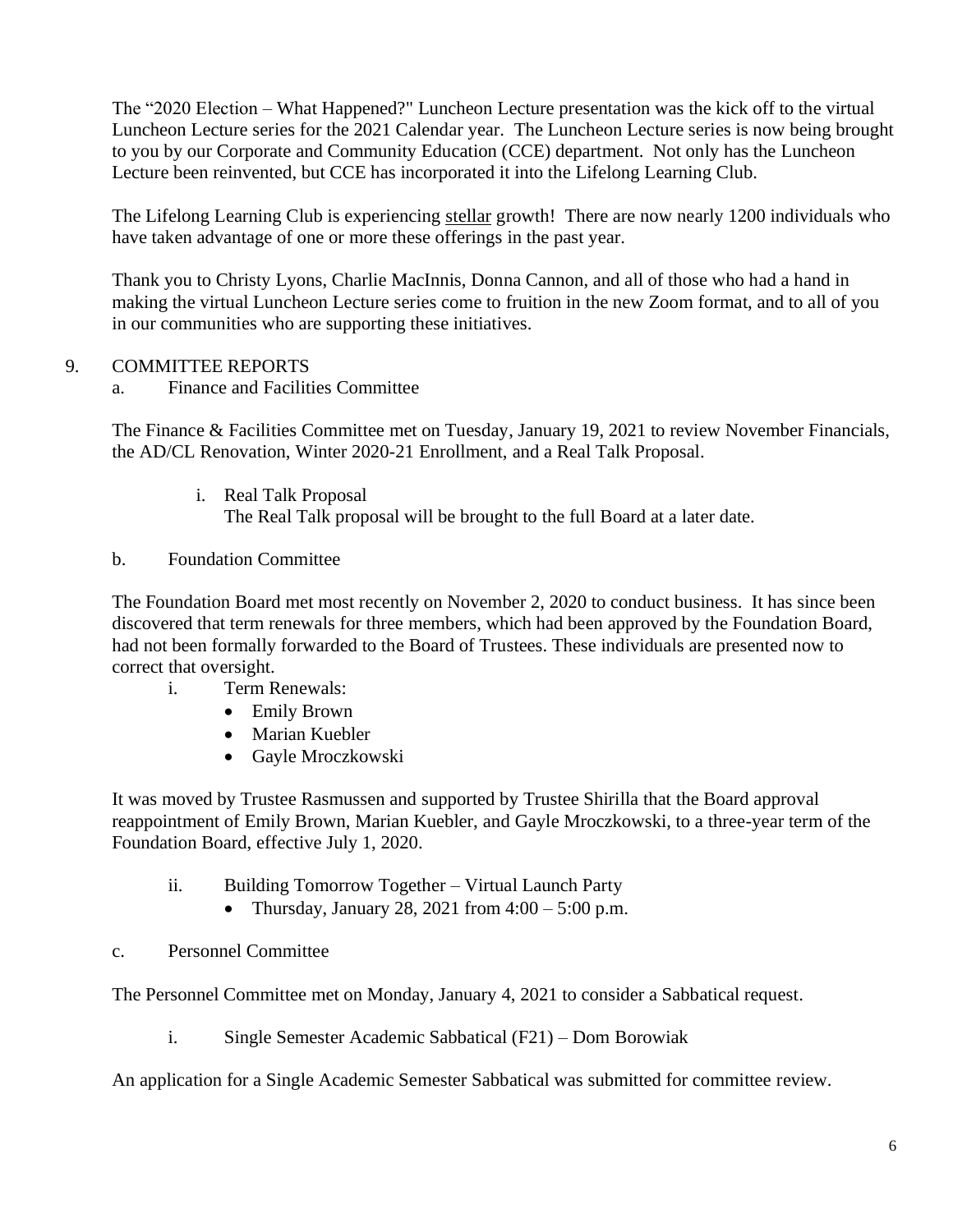The main objectives of this sabbatical, which will contribute to doctoral dissertation preparation, are as follows:

- a) Better understand the student experience and perception of their learning.
- b) Explore the potential of implementing experiential education in general-education English courses at NCMC in order to improve student retention, engagement, and self-efficacy.

Per Section 60. of the 2019-2023 Faculty Agreement, Sabbatical leaves will be granted by the College's Board of Trustees to bargaining unit members who have completed five (5) years of service (from date of hire), and at four (4) year intervals thereafter, all in accordance with the provisions of this Section.

It was moved by Trustee Shirilla and Supported by Trustee Keiswetter that the Board approval Dominic Borowiak's request for a Single Academic Semester Sabbatical for Fall of 2021.

10. OLD BUSINESS None.

## 11. NEW BUSINESS

None.

## 12. DEPARTMENTAL SUCCES

a. Marketing Team and Initiatives

Carol Laenen, Vice President of Marketing, was asked by President Finley to take a moment to introduce her team and to share some of the new initiatives unfolding within the Marketing Department.

Carol shared a PowerPoint presentation that showcased the Marketing Department team members, 2020 work products, COVID-19 impact and response, and 2021 initiatives (strategic planning, Web page, Mascot, and Economic Impact Study).

## 13. STUDENT SUCCESS

a. Student Feedback – Rebecca Garges

In response to the campus communication re: *The Spirit of Martin Luther King Jr. Day* sent on Tuesday, January 19, 2021 Rebecca wrote:

*Hello Dr. Finley,* 

*I'm a new student here this semester and I just read this a day late, but thank you. I needed that this morning. Interesting that, right when I was reading this, the Beatles song 'Imagine' came on, just seemed fitting almost makes me cry.*

*I'm so thankful to be taking classes at your college, it's giving me a new lease on life. I got my undergrad at Indiana University in Outdoor Recreation in 1985, so to be back in college after all this time is so fun, challenging technology wise this week but so fun.*

*I hope you have a great semester, and I am looking forward to taking many, many more classes in my future here at North Central Michigan University!*

*Rebecca Garges Alanson Michigan*